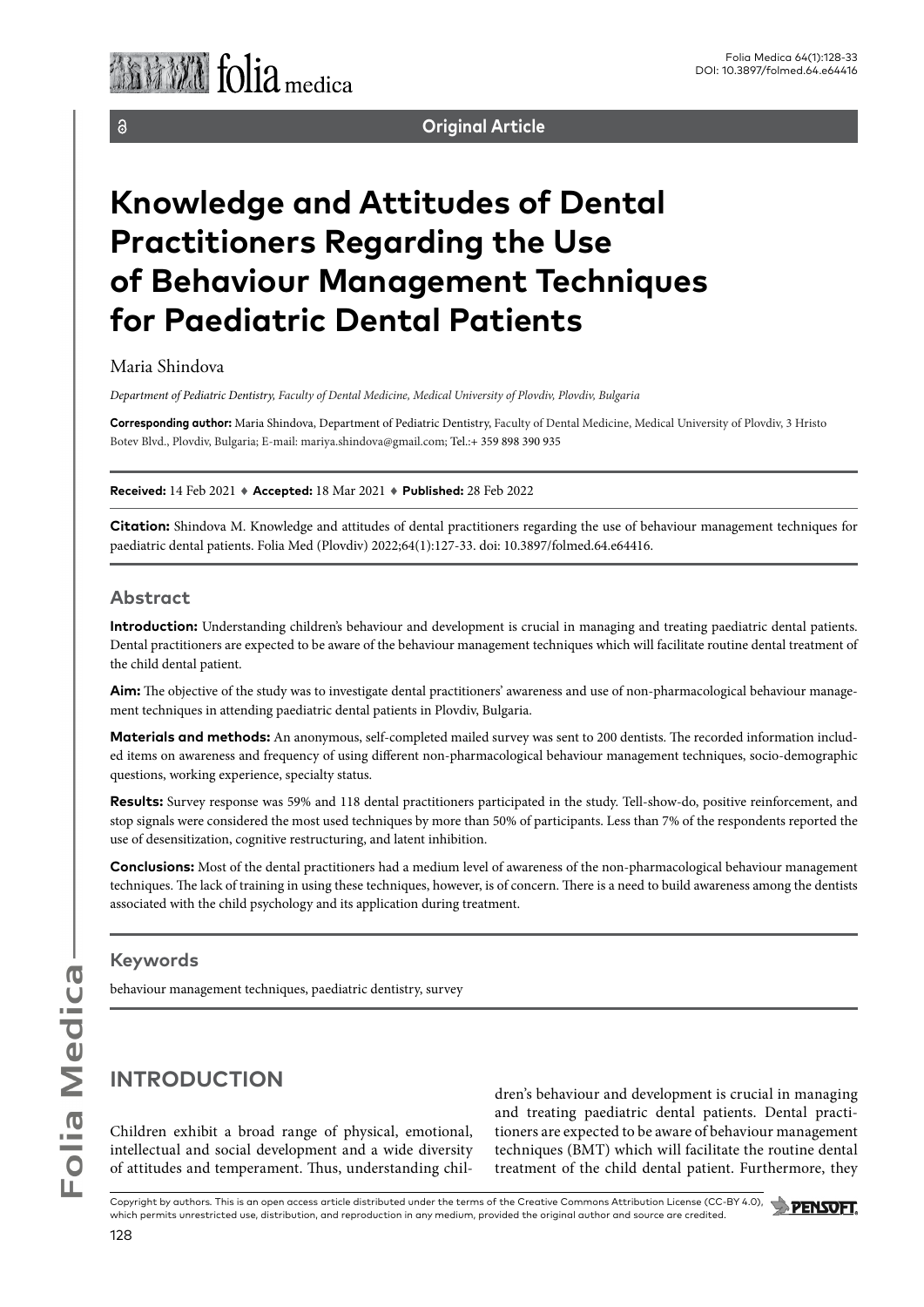are encouraged to utilize BMT consistent with their level of professional education and clinical experience. Dentists must have a wide range of behaviour guidance techniques to meet the needs of the individual child and be tolerant and flexible in the implementation of these techniques.<sup>1</sup> The dentists must choose which anxiety reduction method to pursue, keeping in mind that some of these methods require specialized training or licensure. The American Academy of Pediatric Dentistry (AAPD) has issued a set of guidelines on behaviour guidance for paediatric dental patients. The successful implementation of these guidelines enables the oral health team to perform a quality treatment safely and efficiently, nurturing a positive dental attitude.2 Over the recent years, it has been increasingly recognized that greater effort should be directed towards behaviour management and psychological interventions, which can reduce patient's dental anxiety in the long term without the need for pharmacological support.<sup>3</sup> Dentists must rely on the behaviour guidance or management techniques as alternatives or adjuncts to communication in treating the uncooperative child. It is necessary to predict a child's behaviour and identify the children at risk of behaviour problems before such situation arises. It is essential to develop an appropriate management strategy during the first dental visit.<sup>4</sup>

Different authors have reported the application of BMTs in different countries. In the USA, the southern dentists used less aversive techniques and there was a reduction in the use of hand over mouth exercise (HOME). Significant differences by sex and age were seen in the use of non-verbal communication and advanced techniques. The most favoured technique was parental presence in the dental operatory, though older males were significantly less likely to allow parental presence for some procedures.<sup>5</sup> In Israel, dentists used tell-show-do (TSD) and material reinforcement more than any other behaviour management strategies.<sup>6</sup> Whereas in Australia, the most common strategies were permitting the child to exercise some form of control over the treatment, waiting rooms with playing materials and using TSD approach. Few Australian dentists used HOME. Younger dentists tended to use BMT more frequently than older ones. Women dentists more frequently spent more time with the child before entering the dental office, set shorter appointment sessions and permitted the child to hold a toy or mirror during dental treatment.7 In India, TSD was the most common BMT used and more aversive BMTs were rarely used in the dental office. Also, in Nigeria, the most frequently used BMTs are TSD followed by positive reinforcement, modeling, desensitization, restraints, and HOME.

No publications reporting the awareness or the use of BMT in Bulgaria were retrieved despite its importance in creating a positive attitude towards dentistry which should best begin during early childhood, subsequently creating a child's healthy oral environment and a future healthy adult.

## **AIM**

Therefore, the objective of the study was to investigate dental practitioners' awareness and use of the non-pharmacological BMTs in attending paediatric dental patients in Plovdiv, Bulgaria.

## **MATERIALS AND METHODS**

The cross-sectional study consisted of an anonymous, self-completed mailed survey. Potential subjects were sent an email describing the study and inviting their participation. Two hundred dentists were invited to participate in the study. The participants were randomly selected and only currently practicing dentists were included. The mail included a brief cover letter explaining the purpose of the survey. It stressed the anonymity of the survey and that the responses would be aggregated. The surveys were mailed within a three-week period. The study was conducted in September 2020 and consisted of two sections. Section I included demographic questions, including gender, age, work setting, experience, specialty status-general practitioner versus specialist. From section II, information concerning the awareness and frequency of using the different non-pharmacological BMT was collected. Ethical approval was obtained from the University of Plovdiv Research Ethics Committee before circulating the questionnaire (document No. P-1371/30.04.2018).

### **Statistical analysis**

The obtained data were tabulated, processed and analyzed using a SPSS version 21.0 (IBM, USA). Descriptive statistics were generated to estimate demographic data and the frequency of using BMTs.

## **RESULTS**

Out of the 200 surveys that were mailed, 118 subjects (59% response rate) were included in the statistical analysis for this study. The sample size was n=118 dentists. The demographic information about the responders and their practices is shown in **Table 1**. Overall, the mean age of 118 subjects responding to this item was 36.75±9.16 years. The subjects were asked to indicate one of four categories of total years in practice (0-5 years, 5-10 years, 10-20 years, and over 20 years). The largest group had 5-10 years of clinical experience, while the other groups were reasonably well distributed. Female respondents outnumbered male respondents by 1.5 to 1. One hundred and thirteen dentists (95.8%) were working in urban located facilities. A large portion (81.4%) reported to have not received formal training on BMT.

**Table 2** summarizes the awareness and usage of different BMTs by the subjects. Responses regarding the general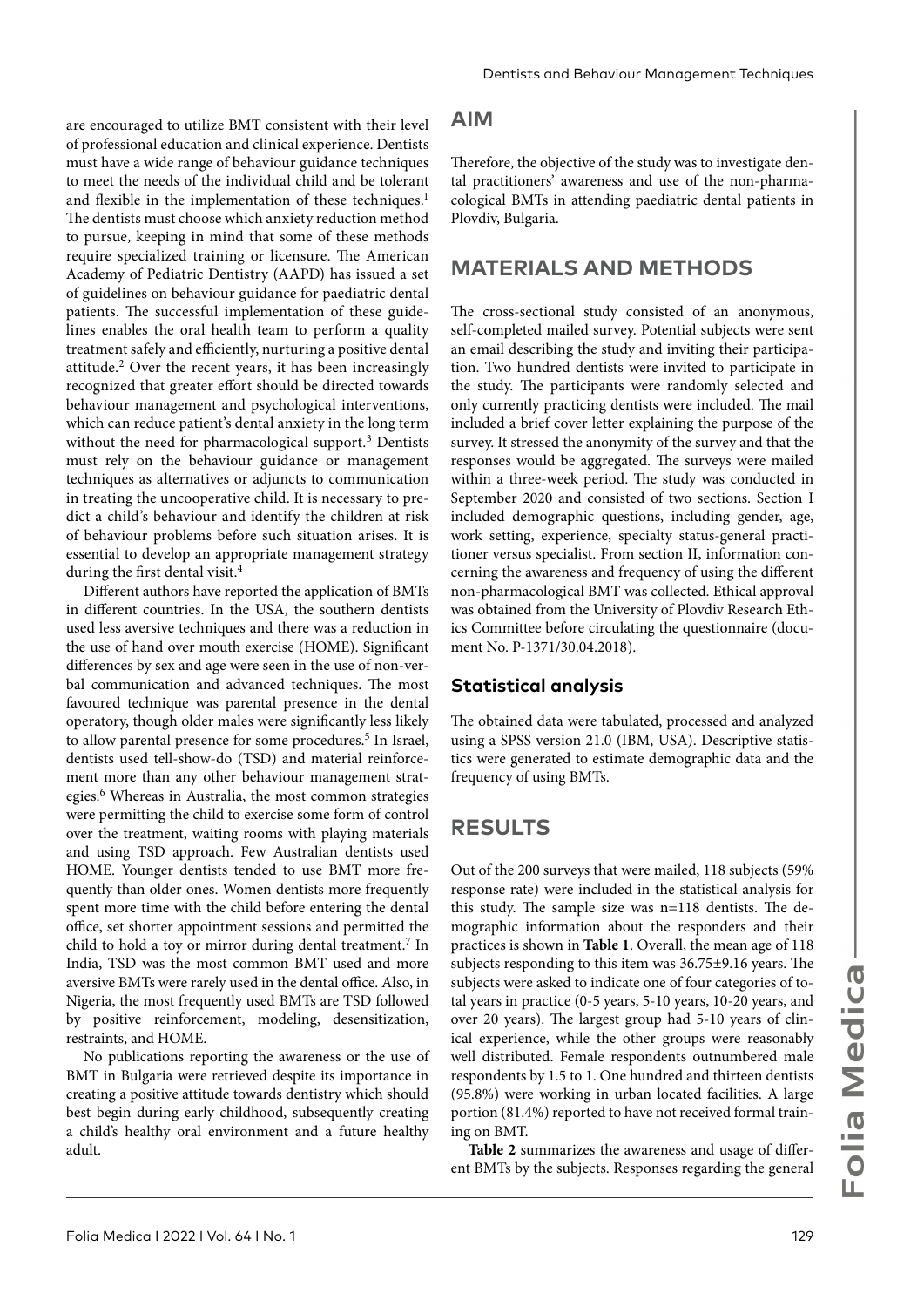#### M. Shindova

**Table 1.** Demographic and practice information of the investigated practitioners (n=118)

|                                                     | $\mathbf n$      | Percentage of responders |  |
|-----------------------------------------------------|------------------|--------------------------|--|
| <b>Sex</b>                                          |                  |                          |  |
| Male                                                | 47               | 39.8%                    |  |
| Female                                              | 71               | 60.2%                    |  |
| Total years in practice                             |                  |                          |  |
| <5 years                                            | 23               | 19.5%                    |  |
| 5-10 years                                          | 54               | 45.8%                    |  |
| $10-20$ years                                       | 26               | 22.0%                    |  |
| >20 years                                           | 15               | 12.7%                    |  |
| Specialty status                                    |                  |                          |  |
| General practitioner                                | 69               | 58.5%                    |  |
| Other specialty, not including paediatric dentistry | 40               | 33.9%                    |  |
| Paediatric dentistry                                | 9                | 7.6%                     |  |
| Paediatric dentistry + other specialty              | $\boldsymbol{0}$ | $\boldsymbol{0}$         |  |
| <b>Location of facility</b>                         |                  |                          |  |
| Urban                                               | 113              | 95.8%                    |  |
| Rural                                               | 5                | 4.2%                     |  |
| Received formal training on BMT                     |                  |                          |  |
| Yes                                                 | 22               | 18.6%                    |  |
| No                                                  | 96               | 81.4%                    |  |

**Table 2.** Frequency of awareness and usage of BMT among the participants (n=118)

| Techniques                |             | Awareness of BMT by respondents |      |             | <b>Usage of BMT by respondents</b> |      |  |
|---------------------------|-------------|---------------------------------|------|-------------|------------------------------------|------|--|
|                           | $\mathbf n$ | $\%$                            | Mean | $\mathbf n$ | %                                  | Mean |  |
| Nonverbal communication   | 44          | 37.29%                          | 2.81 | 13          | 11.02%                             | 1.89 |  |
| Tell-show-do              | 77          | 65.25%                          | 2.36 | 62          | 54.54%                             | 3.12 |  |
| Voice control             | 68          | 57.63%                          | 0.82 | 36          | 30.51%                             | 3.02 |  |
| Positive reinforcement    | 97          | 82.20%                          | 3.63 | 78          | 66.10%                             | 2.89 |  |
| Negative reinforcement    | 31          | 26.27%                          | 0.67 | 7           | 5.93%                              | 0.68 |  |
| Distraction               | 64          | 54.24%                          | 3.22 | 39          | 33.05%                             | 3.05 |  |
| Stop signals              | 92          | 77.97%                          | 2.03 | 63          | 53.90%                             | 3.38 |  |
| Modelling                 | 55          | 46.61%                          | 1.33 | 17          | 14.41%                             | 2.03 |  |
| Desensitization           | 38          | 32.20%                          | 0.58 | 9           | 7.63%                              | 0.97 |  |
| Cognitive restructuring   | 13          | 11.02%                          | 1.77 | 5           | 4.24%                              | 1.04 |  |
| Parental presence/absence | 61          | 51.69%                          | 2.89 | 16          | 13.6%                              | 2.01 |  |
| Latent inhibition         | 7           | 5.93%                           | 0.43 | 2           | 1.69%                              | 0.93 |  |
| Restraint                 | 20          | 16.95%                          | 1.92 |             |                                    |      |  |

use of BMT were as follows: nonverbal communication, TSD, voice control, positive and negative reinforcement, distraction and stop signals, modelling, desensitization, cognitive restructuring, parental presence/absence, latent inhibition, and restraint. More than half of the participants were aware of 6 of the 13 studied BMTs. The majority of respondents were familiar with the positive reinforcement technique (82.20%) and were comfortable using this technique (66.10%). The second most recognized techniques

were stop signals (77.97%) and TSD (65.25%), with 53.90% and 54.54% of the respondents, respectively, indicating they used them in the treatment of paediatric dental patients. The use of more time-consuming techniques, such as latent inhibition and cognitive restructuring, was less frequent. Latent inhibition was the least commonly recognized technique, only 7 (5.93%) respondents were aware of it, and few dentists found this technique effective for anxiety reduction. Interestingly, there are several well-recognized tech-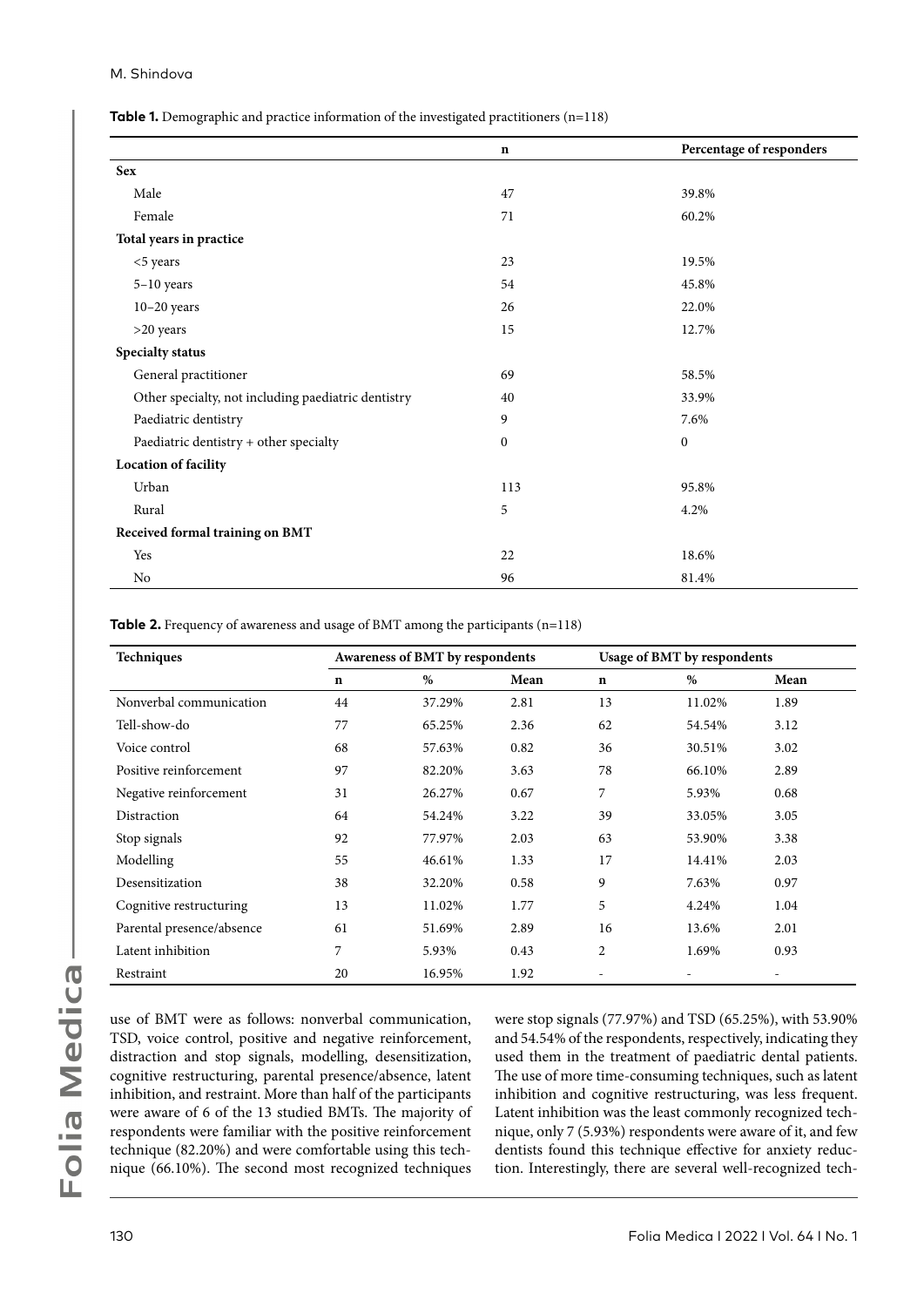niques among the practitioners but they are rarely used in a routine dental practice, such as nonverbal communication, modelling, parental presence/absence. Techniques percentages, number of responses, and their means are illustrated in **Table 2**.

## **DISCUSSION**

The response rate to this survey (59%) is an indication of the interest that dental practitioners have in the topic of behaviour management of child dental patients. Generally, the results of the present study show that dental practitioners had a medium level of awareness of BMTs which is an encouraging finding. With these results, providers have evidence to support or change their BMTs according to their practice characteristics as they continue to gain experience throughout their careers. To improve the quality of oral health in children, more training courses on BMT are needed. In the present study, practitioners' awareness of BMT varied, the highest being for positive reinforcement (82.20%), a technique which is simple and easy to be remembered and applied, and the lowest for latent inhibition (5.93%) which is not universally applied and time-consuming.

The great majority of respondents in our investigation employed communicative BMTs. TSD and positive reinforcement are two of the most successful yet simple basic BMTs which can be used with all paediatric patients regardless of their cooperation level.<sup>2</sup> In the present study, these two techniques were found to be the most popular techniques in clinical daily practice. A recent survey of members of AAPD reported similar popularity (99%) with both techniques.2,8 TSD is one of the most used technique as it is safe, non-invasive and is acceptable for both practitioners and parents.2,5,9,10 Positive reinforcement was reported as highly effective in the treatment of paediatric patients by the respondents in the present study, as the child derives from a sense of the industry and accomplishment during this stage of development. Peretz et al.<sup>6</sup> also consider that receiving positive reinforcement facilitates positive dental attitudes in paediatric dental patients and promotes future dental attendance.

Although stop signals was reported as the most accepted BMT by children in an exploratory study investigating children's perceptions of dental BMTs in 2013, there is a dearth of literature reporting its use among dental practitioners.11 Australian dentists were the only ones to report allowing the child to exercise some form of control over the treatment.7 It was utilized by the vast majority of the respondents in the present research which was associated with the benefits of its use – provision of control aiding patient's active role during treatment, relief of worry, distress, and physical discomfort.

Distraction is also a simple and effective BMT that could be used with any child regardless of their cooperation level.2 The results of the current study are in line with other

reported surveys where the routine use of such technique is less than TSD and positive reinforcement.<sup>12</sup> In contrast, Adair et al. and Wiliams et al. demonstrated that distraction has been reported to be used by the majority of respondents during the treatment of children under 3 years.<sup>13,14</sup>

Desensitization, cognitive restructuring and latent inhibition are useful techniques in the management of anxious children and those with specific dental phobias.<sup>15</sup> The specific indications, preparation and time consumption required for such techniques are likely reasons for the low frequency of use reported in the current and a previous study.12 These techniques usually involve multiple patient contacts which systematically help children overcome their fear or phobias, and multiple sessions prior to dental appointment. They require dentists to seek additional training or assistance from a professional familiar with that method. These factors may account for the number of dentists who were unfamiliar with latent inhibition in our research (5.93%). In 2016 Williams found that dental practitioners are least familiar with this technique, as it is a psychological technique that is not a traditional part of dental curricula.<sup>14</sup>

Voice control is classified as a basic BMT and appropriate training and application are crucial for the success of such technique and avoidance of unnecessary patient's distress. Although some authors in the USA and Arabian region reported high frequency use of voice control (92%), in the present study, only one third of the respondents selected it for anxiety reduction during treatment of paediatric dental patients.12,13 Our study corresponds with a clear trend indicating a decline in the use of the voice control technique among dentists.16 This is consistent with a continual decline in the acceptance of voice control as an appropriate BMT among parents.17,18

In past studies, the use of physical restraint was reported by more than 80% of respondents.<sup>13</sup> Restraint techniques are recommended in specific situations.2 A study in the Arabian region showed a wide use of protective stabilization whose results are within the range reported by members of the AAPD (68%–73%).<sup>12,13</sup> In line with the current study, the use of restraint has been reported as the least used technique amongst UK dentists.<sup>19</sup> The British Society of Paediatric Dentistry and AAPD guidelines recommend that practitioners using such advanced techniques as restraint should obtain structured training through residency programmes, graduate programmes and/or extensive continuing education courses. Self-training might be acceptable with basic techniques such as TSD. Obtained informed consent, prior to the use of advanced BMTs, has been recommended for restraint.<sup>2</sup>

## **CONCLUSIONS**

The results of the present study highlighted the use of a variety of non-pharmacological BMT among dental specialists. Most participants were aware of BMTs, although few acknowledged having adequate skills to apply the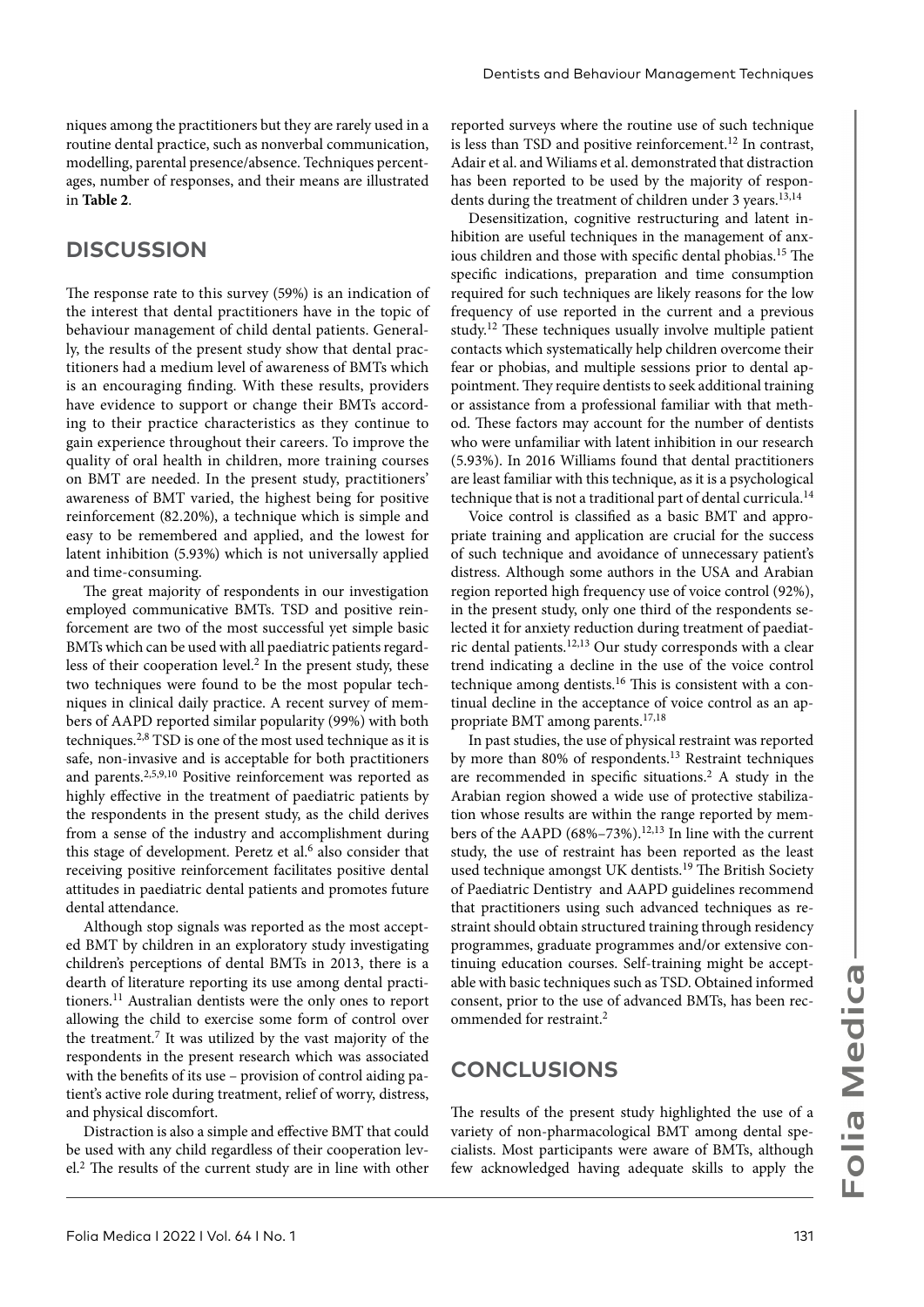techniques. Almost all respondents have rated the TSD, positive reinforcement, and stop signals as the most commonly used non-pharmacological BMTs. There is a need to build awareness among the dentists associated with child psychology and its application during treatment. The future exploration of BMT trends will be interesting as the profession begins adopting alternative caries management strategies that may decrease their use.

## **REFERENCES**

- 1. Feigal RJ. Guiding and managing the child dental patient. J Dent Educ 2001; 65(12):1369–77.
- 2. American Academy of Pediatric Dentistry. Behavior guidance for the pediatric dental patient. The Reference Manual of Pediatric Dentistry. Chicago, Ill.: American Academy of Pediatric Dentistry 2020:292–310.
- 3. Porritt J, Marshman Z, Rodd HD. Understanding children's dental anxiety and psychological approaches to its reduction. Int J Paediatr Dent 2012; 22(6):397–405.
- 4. Pai R, Mandroli P, Benni D, et al. Prospective analysis of factors associated with dental behavior management problems in children aged 7-11 years. J Ind Soc Pedod Prev Dent 2015; 33(4):312–8.
- 5. Roberts JF, Curzon ME, Koch G, et al. Review: behaviour management techniques in paediatric dentistry. Eur Arch Paediatr Dent 2010; 11(4):166–74.
- 6. Peretz B, Glaicher H, Ram D. Child-management techniques. Are there differences in the way female and male pediatric dentists in Israel practice? Braz Dent J 2003; 14(2):82–6.
- 7. Wright FA, Giebartowski JE, McMurray NE. A national survey of dentists' management of children with anxiety or behaviour problems. Aust Dent J 1991; 36(5):378–83.
- 8. Vishwakarma AP, Bondarde PA, Patil SB, et al. Effectiveness of two different behavioral modification techniques among 5-7-year-old children: A randomized controlled trial. J Indian Soc Pedod Prev

Dent 2017; 35(2):143–9.

- 9. Daghamin SA, Balharith M, Alhazmi S, et al. Behavior management techniques in pediatric dentistry: how well are they accepted? Acad J Ped Neonatol 2017; 5(3):555722.
- 10. Kanzel S, Abdelgawad F, Motayam KEl. Behavior management techniques adopted by pediatric dentists in Egypt [preprint]. 2019. Available from: http:www.researchsquare.com/article/rs-7734/v1
- 11. Davies EB, Buchanan H. An exploratory study investigating children's perceptions of dental behavioural management techniques. Int J Paediatr Dent 2013; 23(4):297–309.
- 12. Nazzal H, El Shahawy OI, Al-Jundi S, et al. The use of behaviour management techniques amongst paediatric dentists working in the Arabian region: a cross-sectional survey study. Eur Arch Paediatr Dent 2021; 22(3):375–85.
- 13. Adair SM, Waller JL, Schafer TE, et al. A survey of members of the American Academy of Pediatric Dentistry on their use of behavior management techniques. Pediatr Dent 2004; 26(2):159–66.
- 14. Williams KA, Lambaria S, Askounes S. Assessing the attitudes and clinical practices of Ohio dentists treating patients with dental anxiety. Dent J (Basel) 2016; 4(4):33.
- 15. AlGharebi S, Al-Halabi M, Mawlood K, et al. Children's dental anxiety (self and proxy reported) and its association with dental behaviour in a postgraduate dental hospital. Eur Arch Paediatr Dent 2021; 22:29–40.
- 16. Wells MH, McCarthy BA, Tseng CH, et al. Usage of behavior guidance techniques differs by provider and practice characteristics. Pediatr Dent 2018; 40(3):201–8.
- 17. Eaton JJ, McTigue DJ, Fields HW, et al. Attitudes of contemporary parents toward behavior management techniques used in pediatric dentistry. Pediatr Dent 2005; 27(2):107–13.
- 18. Strange DM. The evolution of behavior guidance: a history of professional, practice, corporate and societal influences. Pediatr Dent 2014; 36(2):128–31.
- 19. Crossley ML, Joshi G. An investigation of paediatric dentists' attitudes towards parental accompaniment and behavioural management techniques in the UK. Br Dent J 2002; 192(9):517–21.